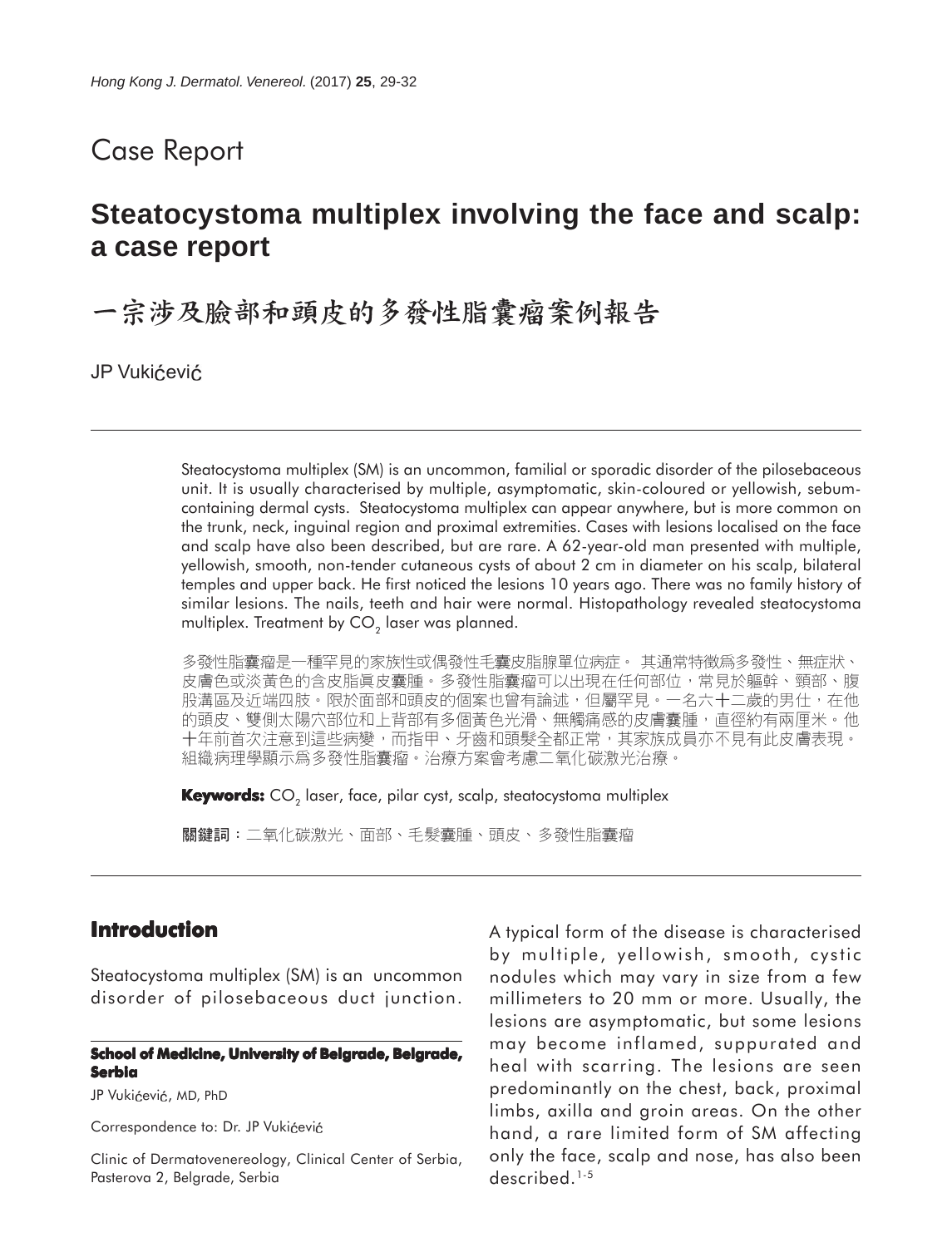We report a rare case of typical SM with scalp and facial involvement.

## **Case report report**

A 56-year-old male patient presented with multiple, asymptomatic skin-coloured nodules involving the scalp, temples, postauricular area, neck and upper back. He had been referred from the Department of Psychiatry where he was hospitalised for organic affective disorder. He had a history of symptomatic epilepsy and parasagittal meningioma which was operated in 2011.

On examination, there were nodules ranging from 0.3-3 cm in diameter (Figure 1 and Figure 2), which had a smooth surface and were filled with a yellow, creamy/cheesy material. The nails, teeth and hair were normal. There was no family history of similar lesions. The patient stated that the lesions had appeared immediately after a traffic accident 10 years earlier and the number of the lesions had increased over the years. Histopathology of the lesion showed a cyst in the mid-dermis that was lined with stratified squamous epithelium without granular layer. The cyst was filled with amorphous keratinous material (Figure 3). These clinical and histological findings were compatible with SM.



**Figure 2.** Steatocystoma multiplex on the scalp and neck.



Figure 1. Cystic nodules on the temples. **Figure 1.** Cystic nodules on the temples.



**Figure 3.** Histopathology revealed dermal cyst with walls lined by stratified squamous epithelium without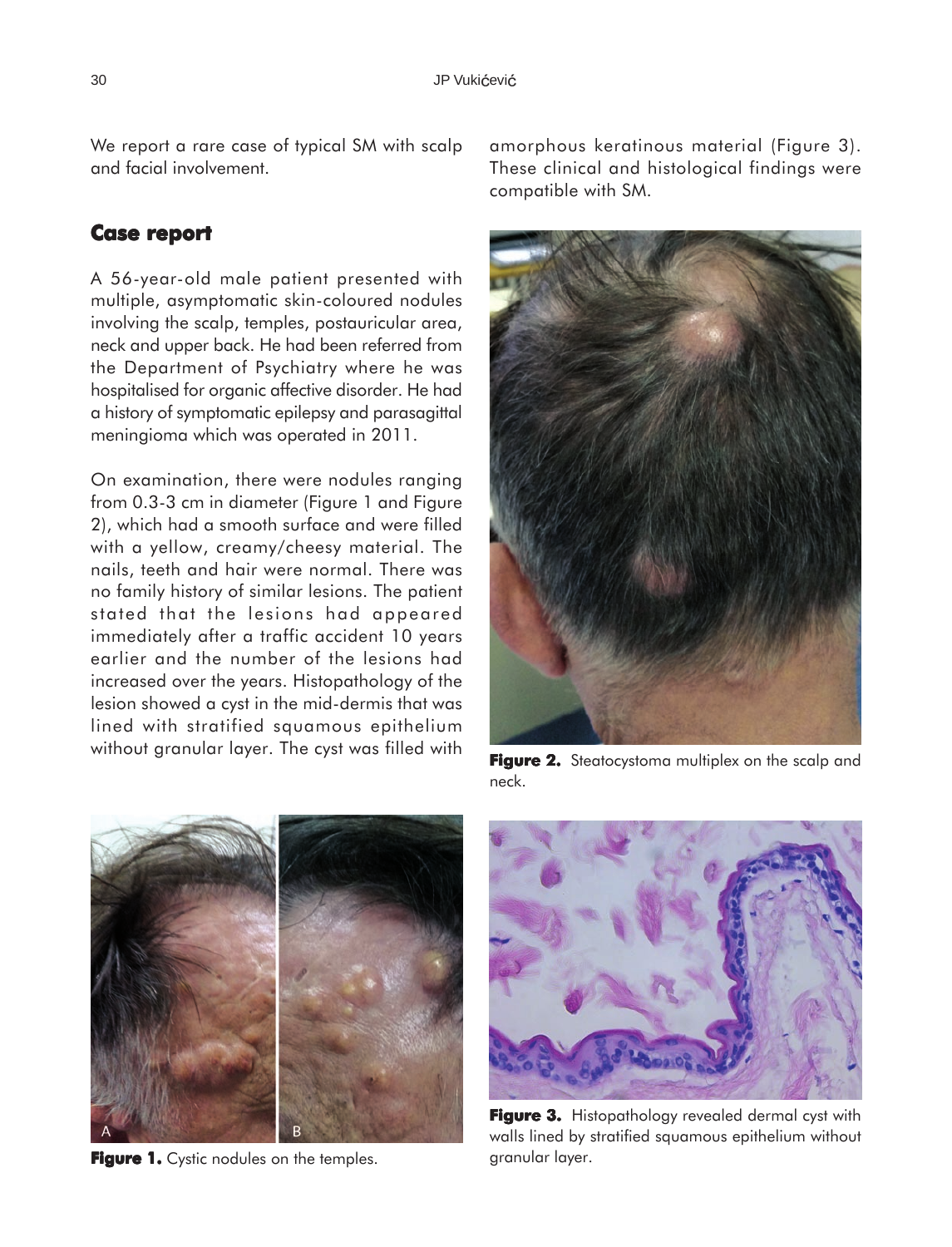## **Discussion**

Steatocystoma multiplex is an uncommon, hereditary or sporadic, cystic cutaneous disorder, involving areas that are anatomically rich in sebaceous glands. The term was coined by Pringle in 1899, but probably the first case was reported by Jamieson in 1873, and, in 1896, Dubreuillh and Auche were the first to observe the presence of sebaceous glands within the cysts.<sup>6</sup>

According to the localisation and outcome of the lesions, SM may be subdivided into localised, generalised, facial, acral and suppurated forms.7 Involvement of the scalp and face is rare, despite the fact that these regions are rich in sebaceous glands. Up to 2013, only 12 cases of SM located on the scalp have been described.<sup>8</sup> Kim et al have drawn a parallel between the typical SM and SM limited to the scalp. They found that the typical form is usually hereditary and appears in childhood or early adulthood, in contrast to SM limited to the scalp, which is sporadic and appears in late adulthood.<sup>1</sup> In accordance with this statement, Lee YJ et al and Lee D et al reported two sporadic cases of steatocystoma multiplex located exclusively on the scalp and associated with alopecia patches due to congenital causes and trichotillomania respectively.<sup>2,9</sup>

Our patient had typical SM involving the scalp and face and denied any history of similar lesions among family members. This is a nodular variant of the disease with typical skin-coloured asymptomatic nodules filled with oily, yellowish, non-odorous content released during the biopsy. The onset of the disease was in adulthood, when the patient was 48-year-old. Rossi et al also described sporadic, typical SM with scalp and facial involvement.<sup>6</sup> Furthermore, SM affecting the face and scalp has been classified into three types: a) a facial papular variant, b) sebocystomatosis, c) lesions confined to the scalp. Rare cases of papular SM exclusively on the face has been reported by Nishimura et al.3 Papular SM localised on the face and scalp has also been reported.10

Linear, naevoid, congenital SM has also been reported to occur on the nose. The naevoid appearance is in accordance with current pathophysiological recognition of SM as a naevoid or hamartomatous malformation of the pilosebaceous junction.4 In the suppurative type of the disease, the lesions become inflamed and suppurated after minor trauma. Steatocystoma simplex is the sporadic solitary tumour counterpart of SM.

Hereditary SM is inherited in an autosomal dominant manner and is often associated with mutations in the helix initiation domain (1A) of the *KR17* gene. These mutations are identical to the mutations seen in pachyonychia congenita type 2, but our patient had no features of this disease. The sporadic, non-hereditary variant is more common.

A female-to-male ratio of 1.2:1 has been reported. The majority of cases are seen in the third decade of life, although SM can present at birth and as late as 78 years of age.<sup>11</sup> The causative factors remain unclear, but trauma, infection, or immunological events may be responsible. In the current case, the lesions appeared immediately after trauma.

Clinically suspected SM should be confirmed on histology to exclude eruptive vellus hair cysts and epidermal inclusion cysts. Histologically, SM consists of dermal cystic lesions that are empty, partially collapsed, folded and covered with a wall formed by a flattened, stratified squamous epithelium without a granular layer and with a cellular eosinophilic cuticle over its surface. Sebaceous glands are located in the cyst wall. Riedel et al have shown that cysts of SM are calretinin-7 positive immunohistochemically, and that it is a distinct feature of the disease.11 Nodules of SM can also be recognised by mammography and sonography.7 There are many different methods for the treatment of SM. Surgery is the most effective treatment, but is not a desirable method when multiple lesions are present.